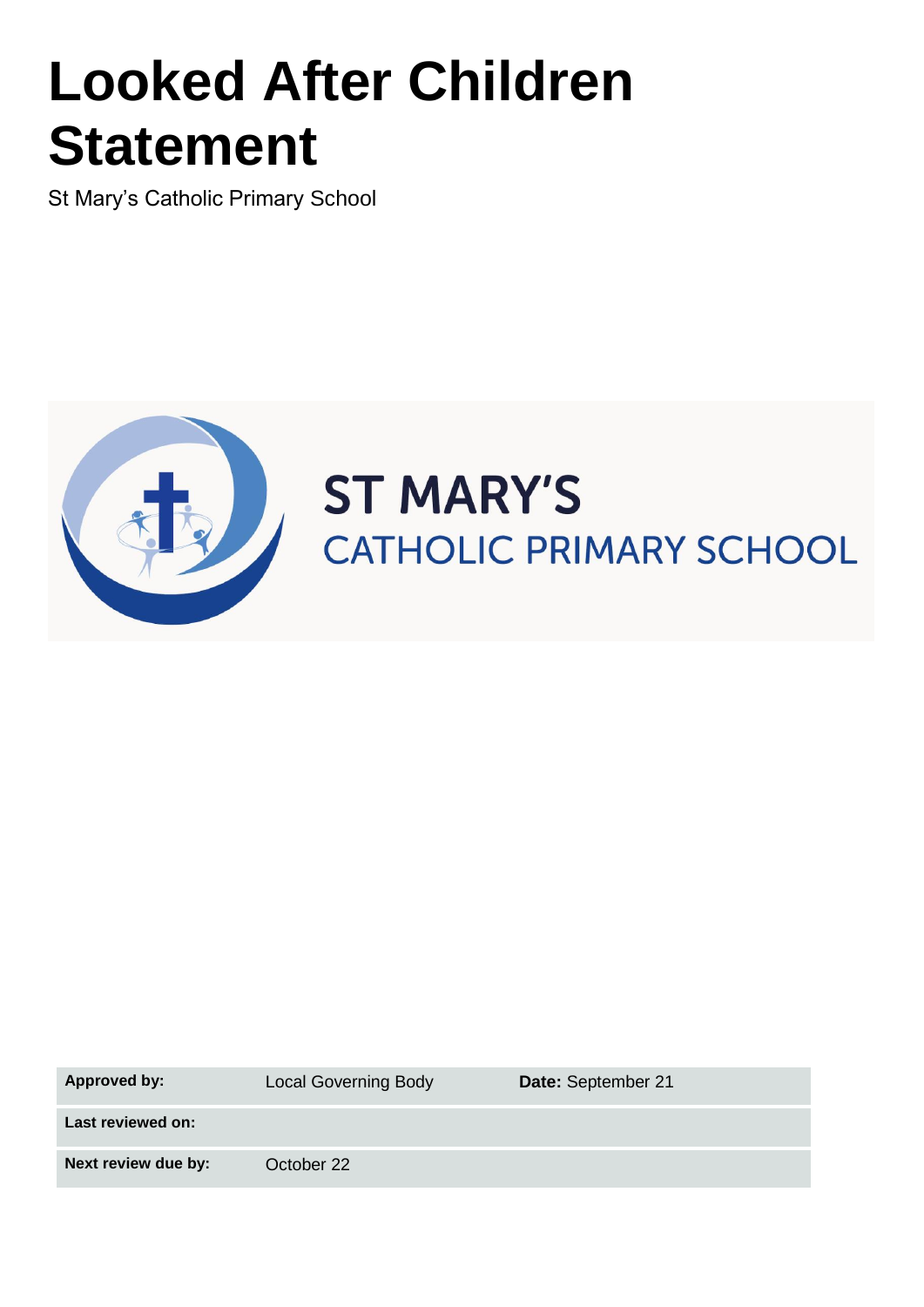#### **INTRODUCTION**

The Local Governing Body of St Mary's Catholic Primary School is committed to providing quality education for all its pupils, based on equality of opportunity, access and outcomes. This governing body recognises that, nationally, there is considerable educational underachievement of children in residential and foster care, when compared with their peers, and is committed to implementing the principles and practice, as outlined in "Guidance on the Education of Looked After Children" (May 2000) and Section 52 of the Children Act 2004. Children who are "looked after" may be "Accommodated" "In Care" or "remanded/ detained" as follows:

#### *Accommodated (Section 20)*

This is a voluntary arrangement, because parents are ill, missing, unable to cope, or as part of a child protection plan negotiated with the family. The parents retain parental responsibility.

#### *In Care*

A child is in care only if a court has granted a Care Order which it will issue if it believes a child to be suffering or likely to suffer significant harm. A care order generally gives parental responsibility to the local authority, or shares this with the parents.

## *Remanded/Detained*

A child can be remanded or detained as in the following:

- an emergency protection order
- removed by police using their powers of protection
- remanded by a court following criminal charges
- a court directing a social services department to accommodate a child (already on a supervision order for criminal behaviour) for up to six months.

## **Looked After Children may (or may not) have some or all the following issues:**

- low self esteem
- poor education standards due to time out of school
- delayed social/emotional/ cognitive development
- be bullied or bully others.
- be prone to mental health issues
- be isolated with few friends
- have behaviour issues.
- poor attachments to others.
- have a need to be very private.

This makes them an extremely vulnerable group in terms of education and future life-chances. The Local Governing Body of St Mary's Catholic Primary School, is committed to ensuring that these children are supported as fully as possible and will ensure that the following are in place, and are working effectively:

- a Designated Teacher for Looked After Children
- Personal Education Plans for all Looked After Children.
- all staff have a clear understanding of confidentiality and issues that affect looked after children.
- effective strategies that supports the education of this vulnerable group.

#### **ROLE AND RESPONSIBILITY OF THE DESIGNATED TEACHER**

The Designated Teacher Ms Mosley (interim designated teacher in Ms. Mosley's absence Miss Slater) should:

- be an advocate for Looked After Children;
- when new to the school, ensure a smooth and welcome induction for the child and carer, and note any specific
- requirements, including care status;
- ensure that a Personal Education Plan (PEP) is completed, as soon as possible. This should be prepared with the child and the carer, in liaison with the social worker and other relevant support workers/agencies, and be linked to the Care Plan meetings, within 28 days, 3 months and 6 months and, at least, every 6 months; A guide showing PEP completion is found at the end of this policy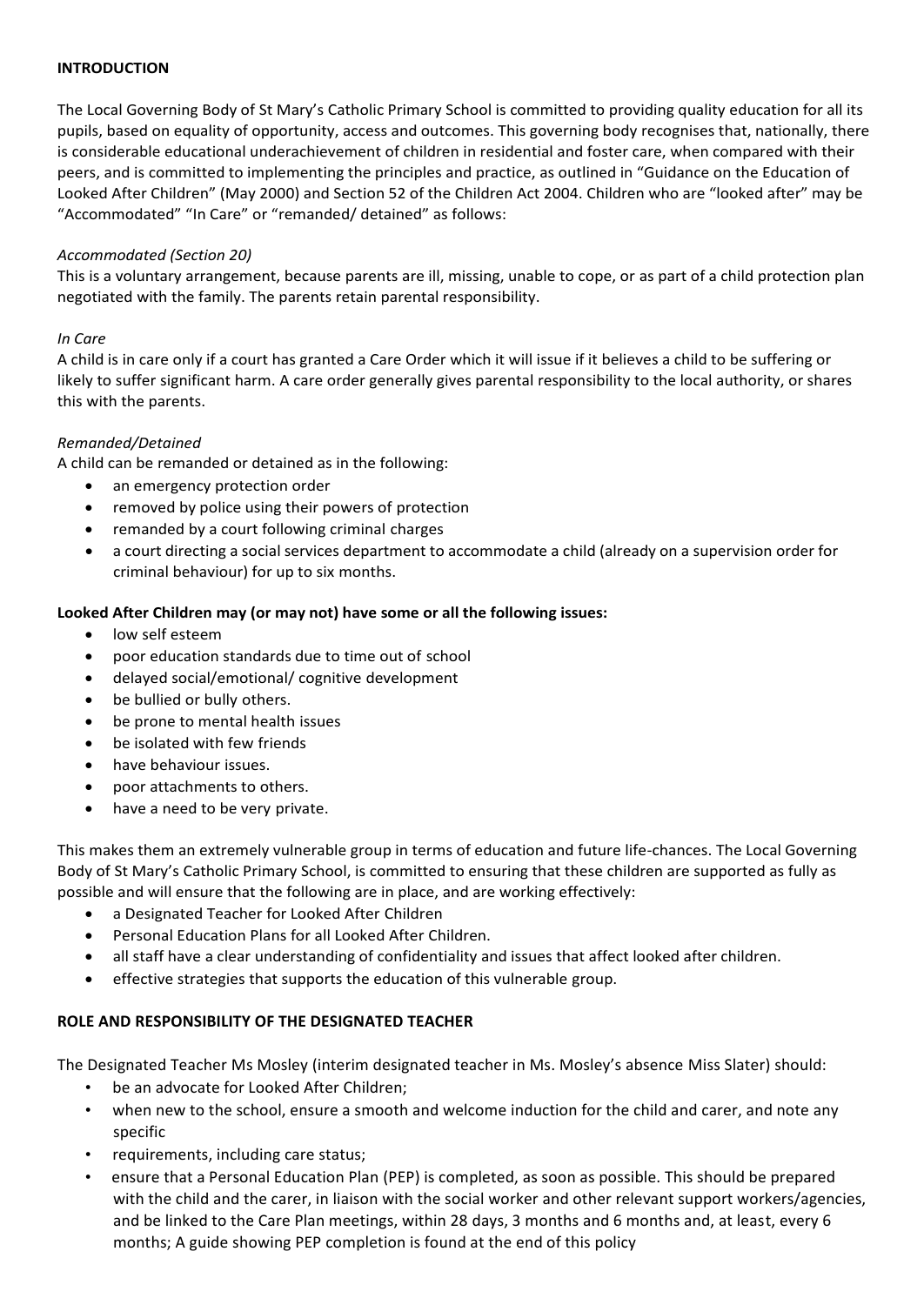- keep PEPs and other records up to date, particularly in time to inform review meetings;
- ensure that each child in public care (if they wish) has an identified member of staff that they can talk to (this should be based on the child's request, and may not necessarily be the Designated Teacher);
- co-ordinate support for the child in the school and liaise with other professionals and carers as necessary;
- ensure staff receive relevant information and training and act as an advisor to staff and governors;
- ensure confidentiality for individual children and only share personal information on a need to know basis;
- provide written information to assist planning/review meetings and ensure attendance as far as possible;
- ensure that the child and carer(s) receive early notification of meetings, parents evenings and other events and that communication remains regular and positive.

• encourage Looked After Children to participate in extra-curricular activities and out of hours learning, where feasible;

- ensure speedy transfer of information between individuals and other relevant agencies and to a new school if and when the child transfers;
- seek urgent meetings with relevant parties where the child is experiencing difficulties and/or is in danger of being excluded.
- ensure that any returns on looked after children are completed as requested by the LA

# **ROLES AND RESPONSIBILITIES OF ALL STAFF**

- ensure that any child in public care is supported sensitively and that confidentiality is maintained;
- be familiar with the and respond appropriately to requests for information to support the completion of PEPs and other documentation needed as part of review meetings;
- respond positively to a child in public care's request to be the named person that they can talk to when they feel it is necessary;
- contribute to the Designated Teacher's requests for information on educational attainment and needs, as appropriate;
- as with all children, ensure that no child in public care is stigmatised in any way;
- provide a supportive climate to enable a child in public care to achieve stability within the school setting;
- as with all children, have high aspirations for the educational and personal achievement of Looked After Children
- positively promote the self-esteem of Looked After Children

# **ROLE AND RESPONSIBILITY OF THE LOCAL GOVERNING BODY**

The Local Governing Body of this school will:

- ensure all governors are fully aware of the legal requirements and Guidance for Looked After Children;
- be aware of whether the school has Looked After Children and how many (no names);
- ensure that there is a named Designated Teacher for Looked After Children;
- liaise with the Principal to ensure that the Designated Teacher is enabled to carry out her/his responsibilities in relation to Looked After Children;
- support the Principal, Designated Teacher and other staff in ensuring the needs of Looked After Children are met;
- nominate a governor who links with the Designated Teacher, receives regular progress reports and provides feedback to the governing body (These reports should not include any names of individual children for child protection and confidentiality reasons)
- review the effective implementation of this policy, preferably annually
- review the effective implementation of this policy, preferably annually and at least every three years.

# **CONFIDENTIALITY**

- information on looked after children will be shared with school staff on a "need to know basis"
- the Designated Teacher will discuss what information is shared with which school staff at the PEP meeting. Once this has been agreed with the social worker, carer, young person, and other parties, complete confidentiality is to be maintained.